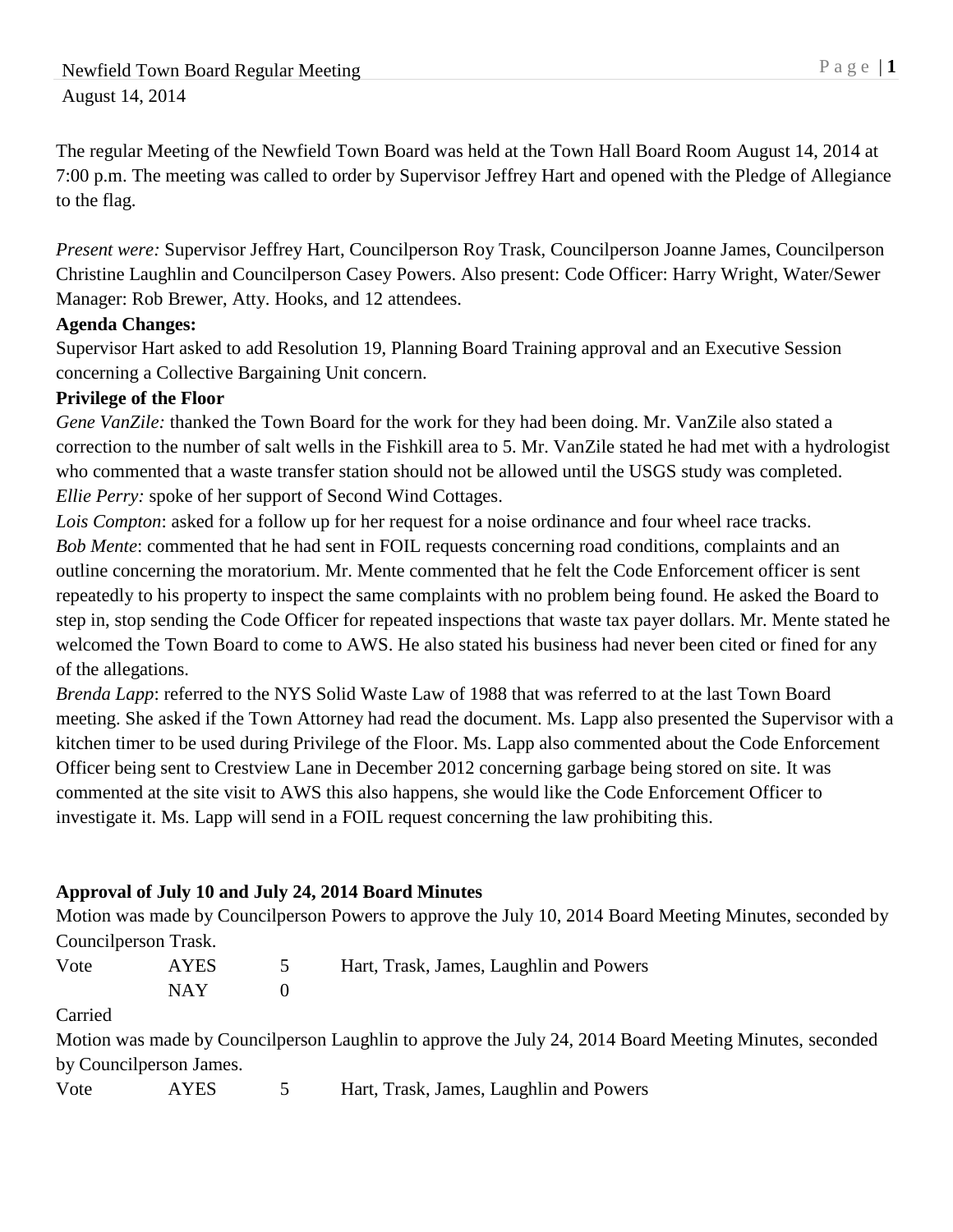NAY 0

Carried

#### **Correspondence:**

None

### **Reports:**

*Cemetery Committee:* Marie Terlizzy thanked the Highway Department for all their help. The committee will begin mapping the cemetery next. Ms. Terlizzy requested a copy of the Beautification Grant application. *Planning Board*: Supervisor Hart stated, he met with Planning Board Chair, Nancy Dolge. It was learned the Planning Board would need approval from the Town Board for requested training. He also commented that the Agricultural Representative for the Planning Board would need to be in the Ag District and derive \$10,000.00 income annually from it. A new Ag member will be added in the future.

*Highway*: Highway Superintendent Kevin Berggren was absent

*Code Enforcement*: Code Enforcement Officer Harry Wright reported there had not been much improvement at the two Millard Hill Road sites, and at Crestview and Shaffer Road there is improvement, also a letter to the Adams Road site will be hand delivered to the owner.

*Water Sewer*: Water/Sewer Manager Robb Brewer reported that well #3 has been rehabbed and is producing a greater production. The cost was less than the estimate. Supervisor Hart announced Water Sewer Manager Robb Brewer would be retiring in Feb of 2015; Steve Maki will be taking over that position.

*Recreation*: Recreation Director Reid Hoskins was absent; Supervisor Hart read his report.

*Tompkins County Legislature Report*: Newfield Representative David McKenna stated there would be budget meetings in September and October. The Broadband on Vankirk Road is up and hooked up but work has stopped, as Clarity Connect has not received the funds from the State.

*Supervisor*: Supervisor Hart stated the Board members have availability to review the reconciliation reports from the bookkeeper. Supervisor Hart also reported that Mazourek Farms has withdrawn its application for the Farmland Protection Easement. He also commented that TCCOG Healthcare Consortium and True Insurance have been contacted for health insurance information and liability insurance. All departments' budget requests have been received and seem to be inline. There will be a water levy added to the 2015 taxes. The Board has received the request from the collective bargaining unit. This will be discussed during Executive Session. Supervisor Hart has asked Planning Board Chair, Nancy Dolge what site reviews can do without zoning.

# **New Business**

*Discussion and approval of the contract between the Newfield School District and the Town of Newfield for School Tax Collection*

Discussion: Supervisor Hart asked what percentage the Town received as the administrator.

Motion was made by Councilperson Laughlin to approve the Supervisor to sign the Tax Collection Agreement between the Newfield School District and the Town of Newfield, seconded by Councilperson Trask.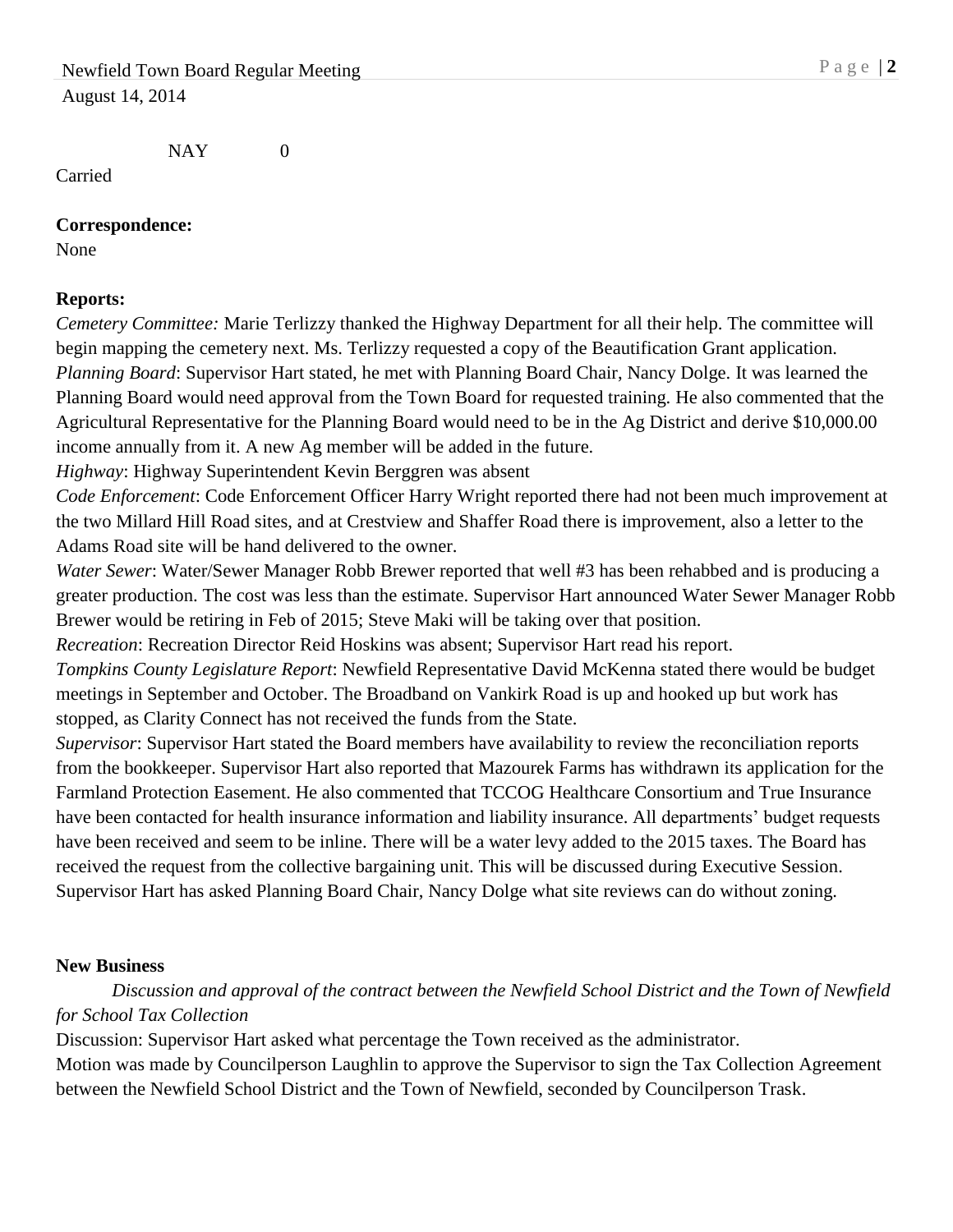Vote AYES 5 Hart, Trask, James, Laughlin and Powers

 $NAY$  0

Carried

### **RESOLUTION NO. 18 – 2014 Budget Modification**

**WHEREAS** at the request of the Town Bookkeeper the following budget modifications are requested to be made.

**THEREFORE BE IT RESOLVED** upon agreement by the Town Supervisor and Town Board the following 2014 June budget modification is approved to be made.

### **RECREATION**

Transfer \$1,325.00 from A202 (Cemetery Account), to A8810.4 Cemeteries Contractual

Motion was made by Councilperson Laughlin to approve Resolution No. 18-2014, seconded by Councilperson Trask.

| Vote | AYES 5  | Hart, Trask, James, Laughlin and Powers |
|------|---------|-----------------------------------------|
|      | $NAY$ 0 |                                         |

Carried

Supervisor Hart introduced Resolution NO.19-2014.

Motion was made by Councilperson James to approve Resolution NO 19-2014, seconded by Councilperson Laughlin.

Discussion: Councilperson Trask noted he understood the Recreation fund was nearly expended. He proposed the Resolution say that when the funds are received from DSS and United Way, the funds will be returned to the General Fund. Councilperson James added it should be clarified as a receivable from General Fund to Recreation.

### **RESOLUTION NO. 19 –2014**

**WHEREAS** at the request of the Town Bookkeeper the following budget modifications are requested to be made.

**THEREFORE BE IT RESOLVED** upon agreement by the Town Supervisor and Town Board the following 2014 July budget modifications are approved to be made.

### **GENERAL**

Transfer \$38.00 from A1990.4, Contingent Account, to A1910.4, Unallocated Insurance for additional premiums.

# **RECREATION**

Transfer \$430.94 from CR7320.41, Adult Recreation, to CR7320.411, Track.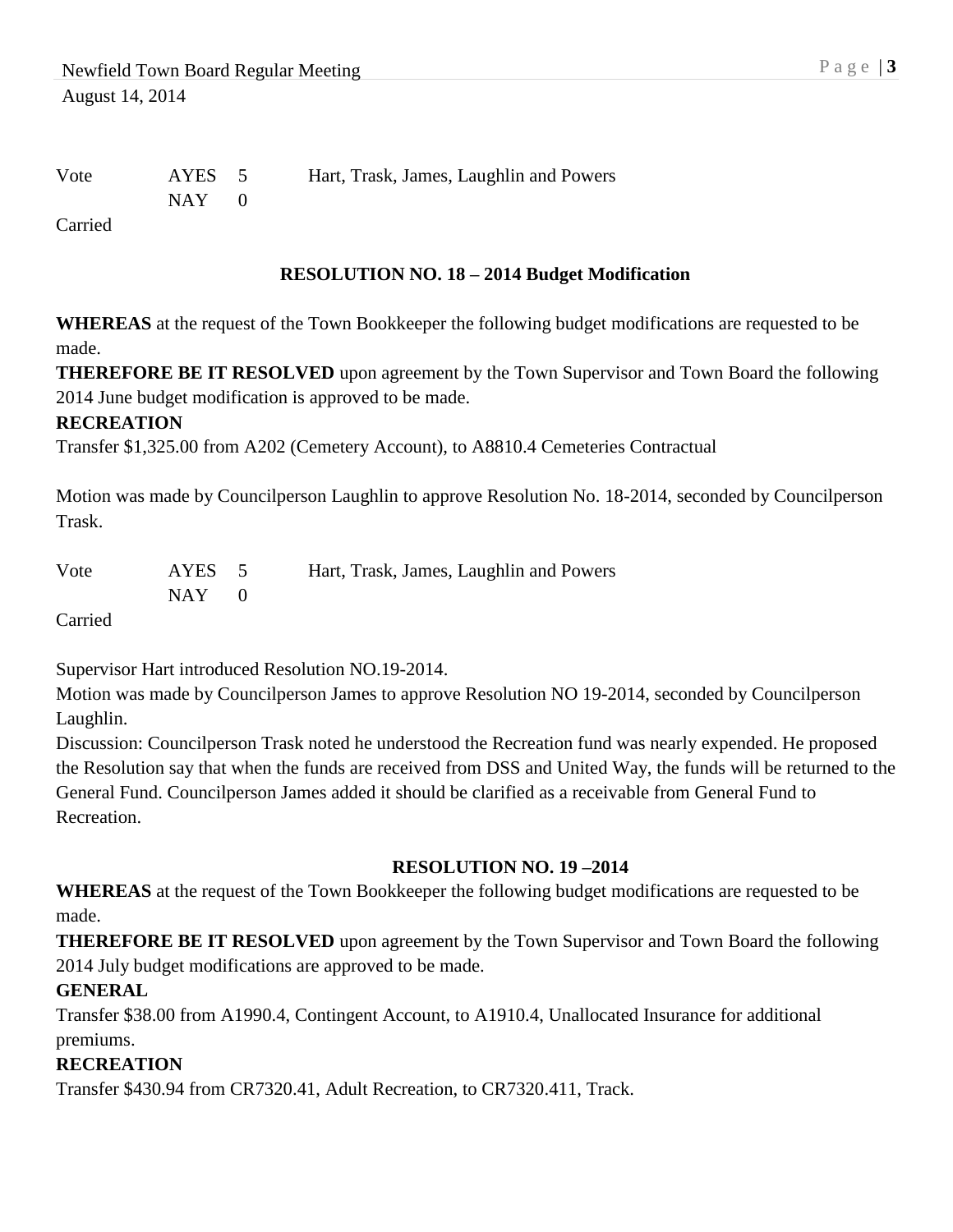Transfer \$13.02 from CR7320.41, Adult Recreation, to CR7320.412, Volleyball. **HIGHWAY**

### Transfer \$10,000 from DA5130.2, Machine- CE, to DA5130.463, Machine- Repairs (per KB)

Transfer \$10,000 from DA5142.45 Snow Removal- Salt, to DA5142.453, Snow Removal- Sand (per KB)

# **RECREATION**

The recreation account will need a transfer of temporary funds to pay for the expenses of Summer Camp. The funds From United Way (\$6500.00) and DSS (\$7649.00) have not been received yet.

I propose we transfer \$6,000 from the General Fund to Recreation as a receivable. This will cover current expenses until the appropriations come in from United Way and DSS.

| Vote | AYES 5        | Hart, Trask, James, Laughlin and Powers |
|------|---------------|-----------------------------------------|
|      | $NAY \quad 0$ |                                         |
|      |               |                                         |

Carried

### *Approvement of Planning Board Training*

Motion was made by Councilperson James to approve the Planning Board Training August 20, 2014, seconded by Councilperson Laughlin.

| Vote | AYES 5    | Hart, Trask, James, Laughlin and Powers |
|------|-----------|-----------------------------------------|
|      | $NAY = 0$ |                                         |

Carried

# **Old Business**

### *Approval and Discussion of Procurement Policy*

Supervisor Hart stated that proposed Procurement Policy was an update of the January 2001 Procurement Policy. Dollar amounts were updated; written quotes were added along with State and statutory contracts to be used whenever possible. Councilperson Trask read the purpose of the Procurement Policies and Procedures. Atty. Hooks added that this document supplements General Municipal Law section 103 which is a State Law that mandates when competitive bidding is required. GML 104b allows municipalities to set their own policies and procedures for noncompetitive procurement.

Motion was made by Councilperson Trask to approve the Town of Newfield Procurement Policies and Procedures, seconded by Councilperson Laughlin.

Vote AYES 5 Hart, Trask, James, Laughlin and Powers  $NAY$  0

Carried

*Discussion of Road Preservation fee Structure*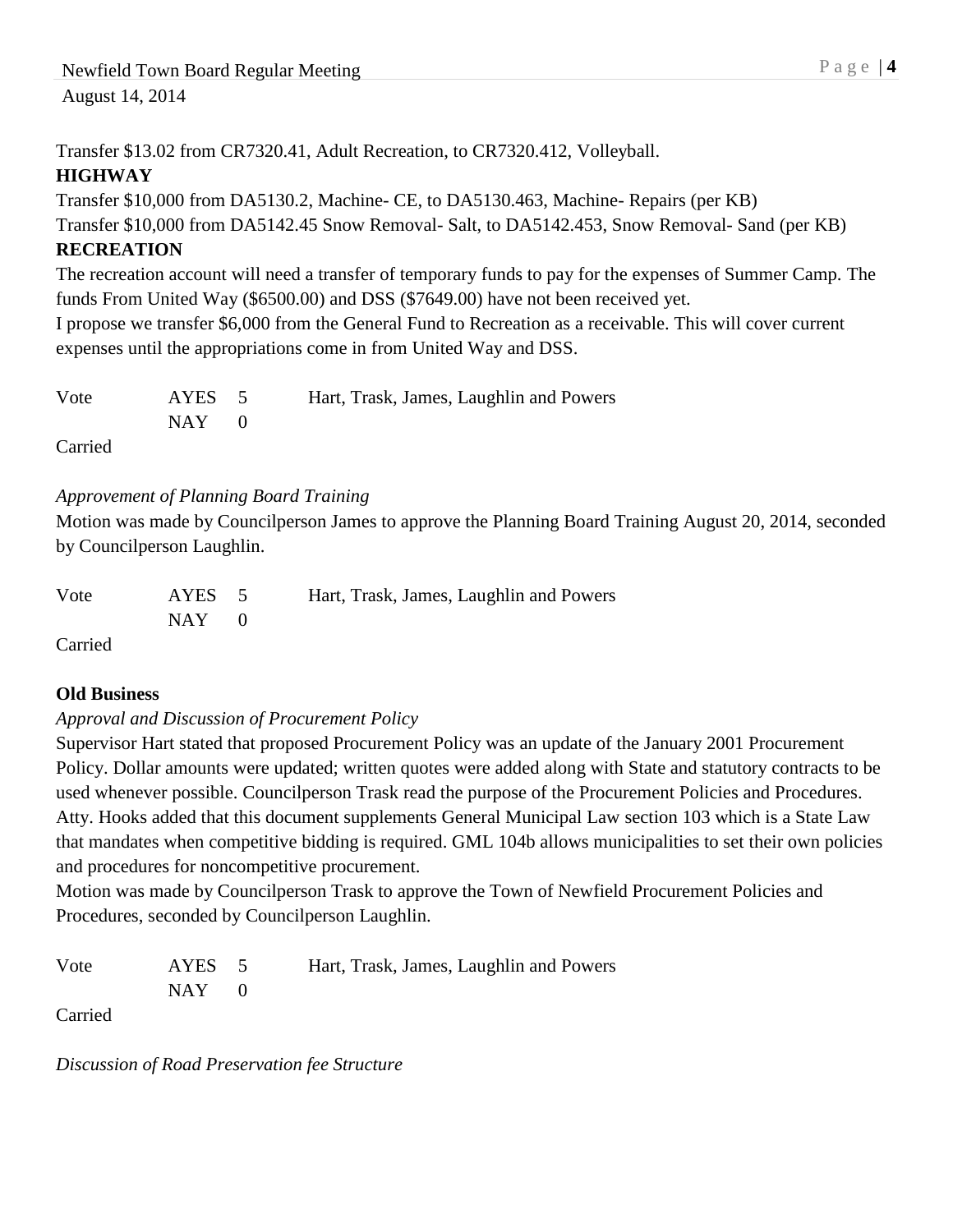Supervisor Hart explained the proposed Road Preservation Fee Structure as a series of steps for the fee structure and then reviewed the process and fees involved. Motion was made by Councilperson Powers to approve Road Preservation Fee Structure, seconded by Councilperson James.

Vote AYES 5 Hart, Trask, James, Laughlin and Powers  $NAY$  0

Carried

### *Discussion and approve Resolution NO. 14R-2014*

Supervisor Hart explained the format needed to be changed for days reported to the NYS Retirement, no information had been changed.

Motion was made by Councilperson Laughlin to approve Resolution NO. 14R-2014, seconded by Councilperson Powers.

| Vote                      | AYES 5    | Hart, Trask, James, Laughlin and Powers |
|---------------------------|-----------|-----------------------------------------|
|                           | $NAY = 0$ |                                         |
| $C_{\alpha \text{minad}}$ |           |                                         |

Carried

# **Approval of the Payment of the August 2014 Bills**

Motion was made by Councilperson Laughlin to approve the payments, seconded by Councilperson Powers. The Board authorized the payments of the following amounts:

| <b>General Fund</b>    | \$28,750.00  |
|------------------------|--------------|
| <b>Recreation Fund</b> | \$3,376.69   |
| <b>Highway Fund</b>    | \$150,195.64 |
| Street light Fund      | \$1,195.16   |
| Sewer Fund             | \$704.14     |
| Water District 1 Fund  | \$7,881.06   |
| Water District 2 Fund  | \$7,003.49   |
| Trust and Agency       | \$2,479.79   |

Vouchers were audited by Councilpersons Laughlin and Powers. Vote AYES 5 Hart, Trask, James, Laughlin and Powers  $NAY$  0 Carried

Councilperson Laughlin asked if the minutes should be approved by the Board before putting on the Town Website. Atty. Hooks felt if a watermark of DRAFT were added it would be ok. After approval by the Board, DRAFT would be removed.